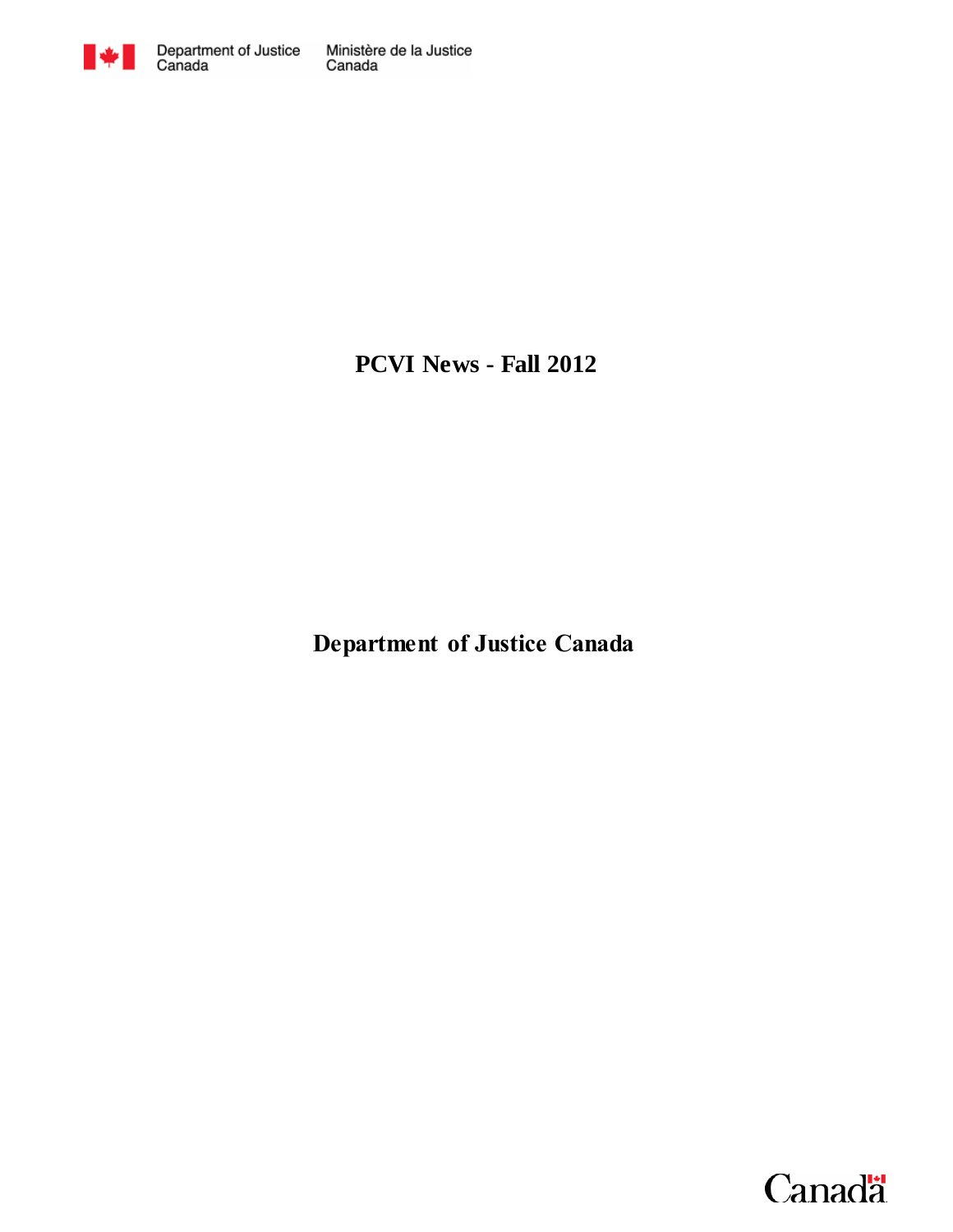### **Welcome**

Welcome to largest edition of the PCVI News to date! We have a lot of information to share this fall. In this edition, you will read about victim advocates recently recognized for their hard work, developments in risk assessment for domestic violence cases, and information on how to receive funding to present a Victim Impact Statement at a Parole Board of Canada hearing. We also have a new section called From the Desks of PCVI in which we will share interesting information from a variety of sources.

Please join PCVI as we congratulate MADD Canada on the 25<sup>th</sup> anniversary of the *Project Red Ribbon* campaign. Learn more about MADD Canada's programs and services available to victims of impaired driving in our interview with National President Denise Dubyk. Congratulations MADD Canada!

We also ask that you mark your calendars for the  $8<sup>th</sup>$  annual National Victims of Crime Awareness Week which will be commemorated across Canada from April 21 - 27, 2013. The theme for NVCAW 2013 is: *We All Have a Role*. Visit [www.victimsweek.gc.ca](http://www.victimsweek.gc.ca/) regularly for updates.

PCVI is interested in your feedback and ideas for this newsletter. If you have a story to share, information to pass on to colleagues in the field of victim issues, or suggestions for improvement, please contact us at *[PCVI-CPCV@justice.gc.ca](mailto:PCVI-CPCV@justice.gc.ca)*

#### **Awards and Recognition**

PCVI is proud to acknowledge the following recipients of the Queen Elizabeth II Diamond Jubilee Medal in honour of their work for victims of crime:

| Maureen Basnicki                    | Sheldon Kennedy          |
|-------------------------------------|--------------------------|
| <b>Reverend Robert Allen Davies</b> | <b>Arthur Lepp</b>       |
| Wilma Derksen                       | Susan Love               |
| Priscilla de Villiers               | Lianna McDonald          |
| Denise Dubyk                        | Timea Nagy               |
| <b>Christopher Ducharme</b>         | <b>Yvonne Pratt</b>      |
| <b>Brittany Faulkner</b>            | <b>Sharon Rosenfeldt</b> |
| Marjean Fichtenberg                 | <b>Sherry Smith</b>      |
| Dr. Margaret Hamblin-Lazaro         | Steve Sullivan           |
| <b>Yvonne Harvey</b>                | <b>Kimothy Walker</b>    |
| Heidi Illingworth                   | Donna Watson-Elliott     |
| Wayne Kauffeldt                     |                          |

Tracy Porteous, EVA BC's Executive Director, was awarded a Lifetime Achievement Award at the Representative for Children and Youth's Awards of Excellence on Thursday, October 13,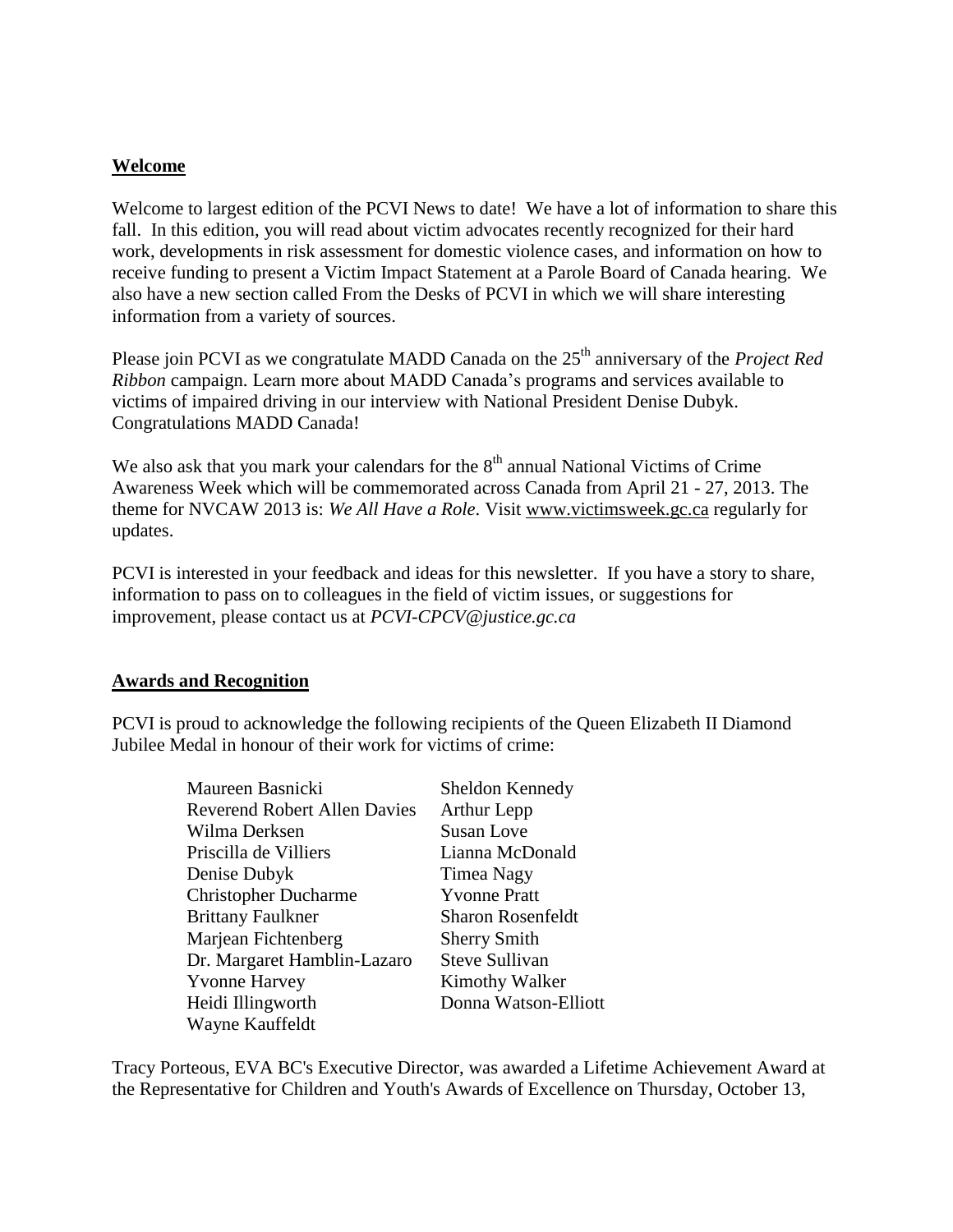2011 for her dedication to improving the lives of children, youth and families across B.C. for over 30 years.

If you know of another award recipient working to improve the lives of victims of crime, please let us know!

## **Interview with MADD Canada**

Twenty-five years ago, MADD Canada started an awareness campaign, *Project Red Ribbon,* to get the public thinking about the need for safe and sober driving. MADD Canada National President Denise Dubyk reflects on the history of *Project Red Ribbon,* outlines the services and programs available to victims of impaired driving, and discusses how the organization is meeting the challenge of raising awareness among young people.

# **Q: Project Red Ribbon is celebrating its 25th anniversary in 2012. How did the campaign start?**

Dubyk: It all started with the desire to reduce impaired driving during the holiday season. That is a time of year when social calendars are full; everyone has holiday parties and family gettogethers and other occasions where they might be raising a glass or two to toast the holidays or ring in the New Year.

The red ribbon concept came about as we were looking for a way to remind Canadians about the dangers of impaired driving and encourage them to plan ahead for a sober ride home if they were going to be drinking. The idea of a red ribbon was 'born' because it was something small that people could easily attach to their vehicles, while at the same time, highly visible and serving as a reminder to people to put the keys away and get a sober ride home if they're drinking.

The concept has evolved somewhat over the years. Most vehicles don't have antennas anymore, but our red ribbon is quite versatile. Today, we encourage people to tie them not only to their vehicles if they can, but also to their key chains, or on their purses, briefcases, backpacks, zippers – anywhere that the red ribbon can be seen by others.

## **Q: What are the goals of the Project Red Ribbon campaign?**

Dubyk: The overall goal *of Project Red Ribbon* is to reduce impaired driving and the crashes, deaths and injuries that result from it.

Wearing a red ribbon is a symbol of the wearer's commitment to sober driving. It is also a way of paying tribute to all victims who have been senselessly killed or injured in impaired driving crashes. It encourages people to take a moment and think about those individuals who have been so tragically affected by a crime that is entirely, 100 per cent preventable.

So when people see a red ribbon, we hope they think about the dangers of impaired driving. We hope they think about how it has devastated so many lives and so many families, and how it can affect anyone. We hope it prompts them to plan their transportation accordingly if they're going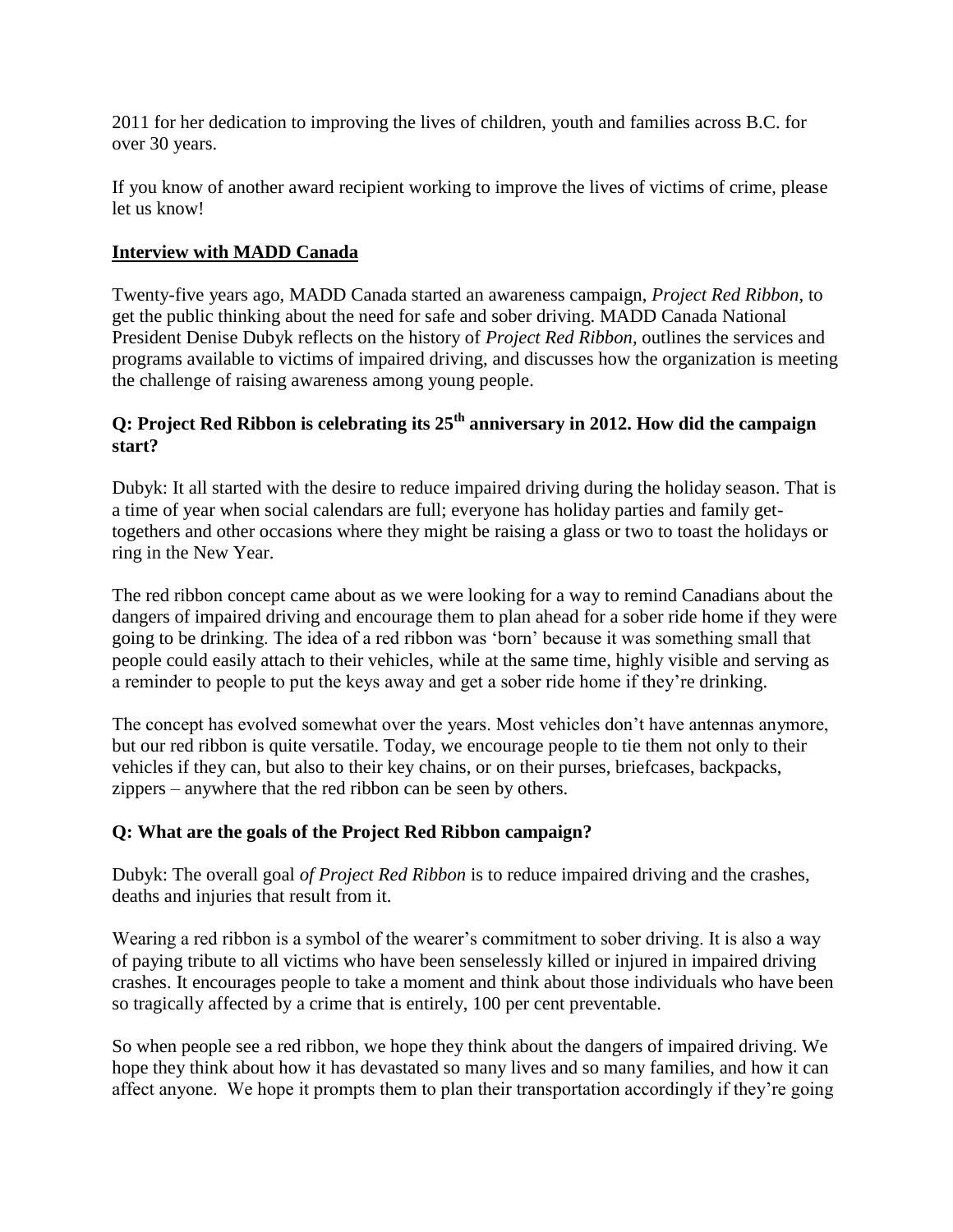to be drinking. And we hope it makes people realize that impaired driving affects everyone and everyone has the power to prevent it.

## **Q: What kind of services and resources does MADD Canada provide for victims of impaired driving?**

Dubyk: Supporting victims is MADD Canada's top priority. Through our National Office and our volunteer groups in more than 100 communities, we provide services, support and resources to some 20,000 victims each year. Through our national support line and our network of victim services volunteers across the country, we offer grief and bereavement support; support through the criminal justice system; assistance with victim impact statements; and help with understanding victims' rights. We also have extensive printed and online resources available, including a lending library; brochures, community referrals; and trained victim services volunteers.

I know how difficult and overwhelming it can be when you have suffered a loss. You need information and guidance and don't know where to turn. In 2000, after my son-in-law Darryl was killed, I picked up the phone and called MADD Canada. Our family had no idea that the support offered would be something that kept us afloat. Knowing there was help, and there were people who understood what we were going through, made such a difference to us.

# **Q: MADD Canada has recently launched its 2012-2013** *School Assembly Program***. What strategies does MADD Canada use to meet the challenge of raising awareness among young people of the risks of impaired driving?**

Dubyk: MADD Canada has a Youth Services program specifically aimed at teens and young adults because we know those age groups are at significantly higher risk for impaired driving.

Our largest youth initiative is our *School Assembly Program*. Each year, we produce a film to bring high-energy drug and alcohol impaired driving awareness directly into schools. We have School Outreach Field Representatives who travel across the country to deliver the program and talk directly to students. They reach more than 1 million students each year. The film and accompanying classroom curriculum guide challenge students to examine their values and perceptions around drugs, alcohol and driving, and encourages them to make smart, responsible choices that will protect them and their peers from impaired driving.

The films are a combination of fictional storyline and testimonials from real-life victims of impaired driving. For the fictional storyline, we need to be sure it's a scenario that is realistic to students. It has to be a situation in which they can picture themselves and their friends, and it has to get them thinking about what decisions they would make in that situation. For example, in the newest show, called *Long Weekend*, students see a group of friends partying at a cottage over a summer weekend. It's a realistic scenario for many Canadian teens. But then we show them what happens when someone makes the decision to drive after drinking and smoking marijuana. The film then ends with testimonials from real-life victims who share their share their heartbreaking stories. Those stories have an incredible impact on the students. Knowing that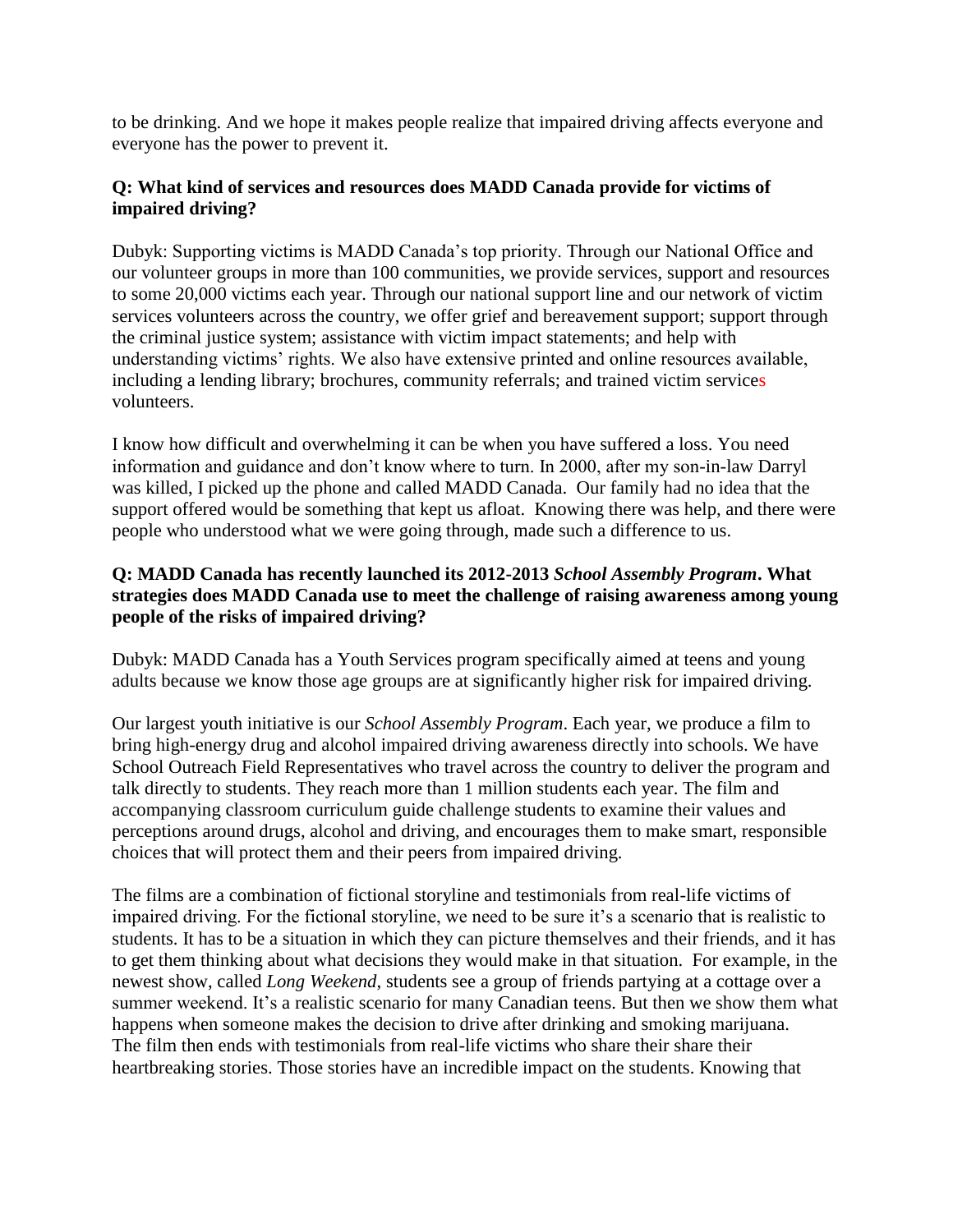these are real people who have lost their mom or dad, sister, grandmother or another loved one, or who have suffered devastating injuries – that really hits home with young people.

MADD Canada also recently announced the availability of its mobile optimized website, providing improved access to the most trafficked MADD Canada Internet resources from mobile devices. Visit [www.madd.ca](http://www.madd.ca/) on your iPhone, BlackBerry or Android smartphone to check it out.

# **Risk Assessment**

# *Knowledge Exchange on Safety Planning, Risk Assessment and Risk Management*

On October 17<sup>th</sup> through 19<sup>th</sup>, 2012, the Centre for Research on Violence Against Women and Children hosted a knowledge exchange on Safety Planning, Risk Assessment and Risk Management in London, Ontario with funding from the Victims Fund. The knowledge exchange involved approximately 80 academics, researchers, police officers, Crown, victim services workers, and policy makers representing non-governmental organizations, universities and all levels of government. Participants met to discuss challenges and promising practises with regard to safety planning, risk assessment and risk management in the context of domestic violence, with a focus on the needs of victims and their children. Agenda topics included: an overview of domestic violence risk assessment, collaborative risk assessment within a system context, recognizing children at risk for domestic homicides, risk assessment with vulnerable populations, risk management, safety planning, and developing a blue print for a national strategy for risk assessment, safety planning and risk management in domestic violence cases. It is hoped that through this event, communities and provinces and territories will continue to learn from each other in this field to advance policy, practices, standards and principles to better ensure the safety of victims of domestic violence and their children.

## *Intimate Partner Violence Risk Assessment Tools: A Review*

The report, *Intimate Partner Violence Risk Assessment Tools: A Review*, was prepared at the Department of Justice to enhance the understanding of risk assessment tools for those who work on the front-lines of victim services. The report provides an overview of risk management and risk assessment tools and their application in the criminal justice system generally and in cases of intimate partner violence specifically. The report also describes the main approaches to risk management and risk assessment and the benefits and challenges of each. In addition, the report describes the factors that assessors should consider when choosing an appropriate risk assessment tool.

## **From the Desks of PCVI**

At PCVI we receive many emails about important developments in the area of victim issues and related fields. While we cannot forward every email to you, our readers, we have selected some of the most interesting and timely pieces to share.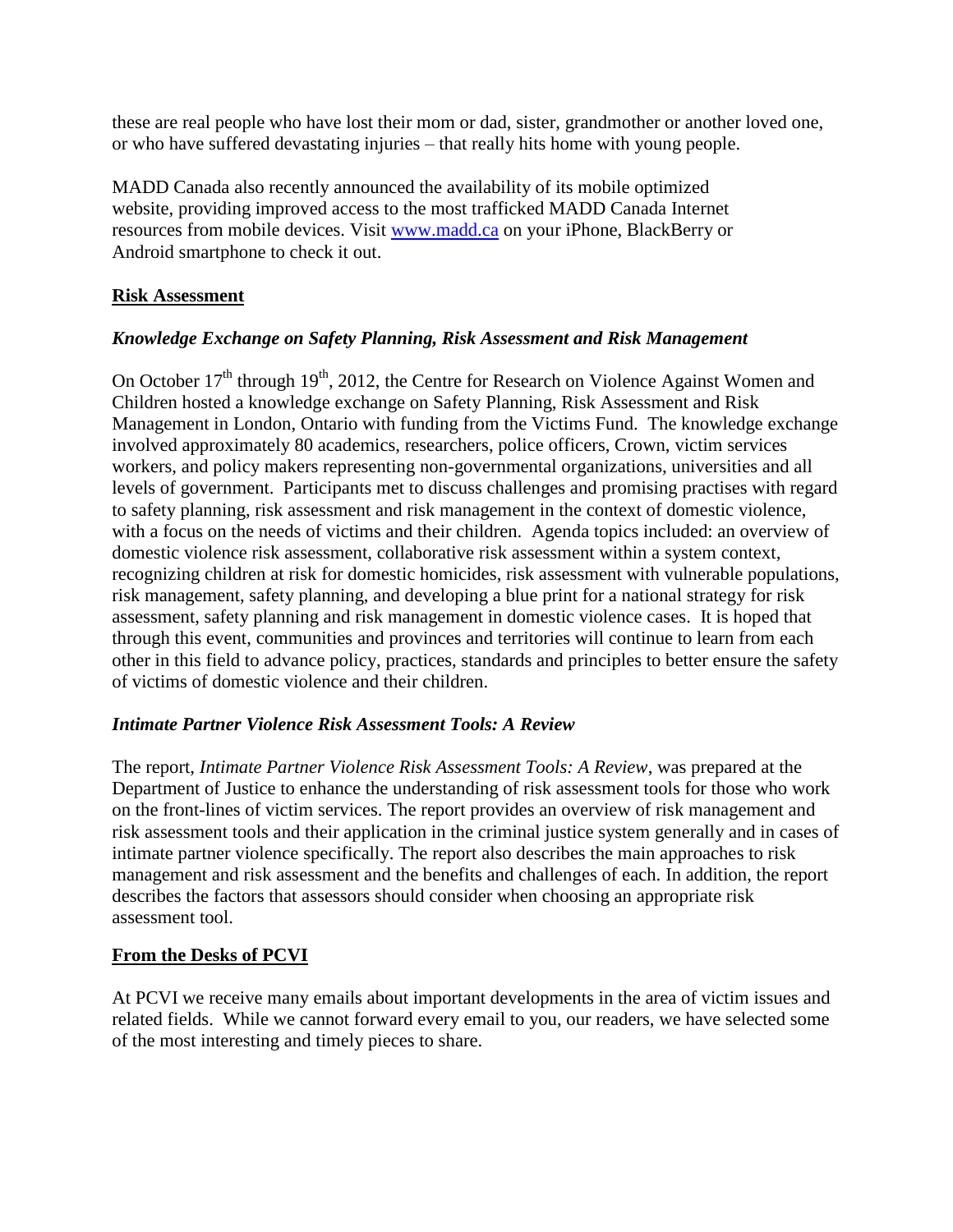We would like to make this an ongoing feature of the PCVI Newsletter. If you have something of importance to share with the victim serving community, please send your links to: *[PCVI-](mailto:PCVI-CPCV@justice.gc.ca)[CPCV@justice.gc.ca](mailto:PCVI-CPCV@justice.gc.ca)*

### **From: The National Centre for Victims of Crime**

The National Center for Victims of Crime is pleased to announce the availability of the online [Responding to Crime Victims with Disabilities:](http://r20.rs6.net/tn.jsp?e=00103Fl8HYnwthn3SWX1s67LxAOchR8PwwdokYlMOAC23yLm-KXmglXTo1tTN4g7uI792QXPvA2m1CHNpTCAl2l7DT6uPztnz2kHiY7Z94e5NPGZ5Rzf3EWR3LU6oEeMoIDAlnAQvdjUkr3_jbQLCXYtNovVwvlRdztI_t94_uz6ViIp9wlMUo3KWkOSw8MNKpB)  [Resource Directory for Service Providers.](http://r20.rs6.net/tn.jsp?e=00103Fl8HYnwthn3SWX1s67LxAOchR8PwwdokYlMOAC23yLm-KXmglXTo1tTN4g7uI792QXPvA2m1CHNpTCAl2l7DT6uPztnz2kHiY7Z94e5NPGZ5Rzf3EWR3LU6oEeMoIDAlnAQvdjUkr3_jbQLCXYtNovVwvlRdztI_t94_uz6ViIp9wlMUo3KWkOSw8MNKpB) This directory is designed to help community advocates working in the fields of crime victim assistance, disability services, law enforcement, and allied professions improve their response to victims with disabilities. Resources are organized by topic, such as accessibility, assistive technology, collaboration, communication, curricula and training, service animals, video collections, and more. This resource directory was assembled largely from materials freely available on the Internet. Additional materials were identified by experts in the victim and disability services community.

### **From: The Canadian Centre for Child Protection**

The Canadian Centre for Child Protection has produced a short but powerful video about child victimization in Canada. You can view this video by visiting the CCCP website at [www.protectchildren.ca](http://www.protectchildren.ca/) or on Youtube at [www.youtube.com/watch?v=cYPMI3k2F1Y](http://www.youtube.com/watch?v=cYPMI3k2F1Y)

#### **From: Carleton University**

The Canadian not-for-profit sector is faced with many challenges, including having to adapt to a fiscal climate that is having an impact on government, corporate and private financial donations. To meet these challenges, Carleton University is launching a new graduate program to train the next generation of leaders in the non-profit and philanthropic sector. The Master of Philanthropy and Non-profit Leadership prepares graduates to be leaders in charities, non-profits, advocacy organizations, social enterprises, philanthropic foundations, development offices, and in the governments, financial institutions and businesses that interact with them. To learn more about this exciting new program visit the website at: <http://www6.carleton.ca/mpnl/>

#### **Did You Know?**

Victims of crime may attend Parole Board of Canada (PBC) hearings as an observer or to present a Victim Impact Statement. Victims who are registered with the Correctional Service of Canada or the Parole Board of Canada and who have been approved by the PBC to attend a hearing may apply to the Department of Justice for travel funding assistance. This funding can help with costs such as travel, hotel accommodation and meals while away from home. A support person for the victim may also apply for travel funding assistance if they too have been approved to attend a hearing.